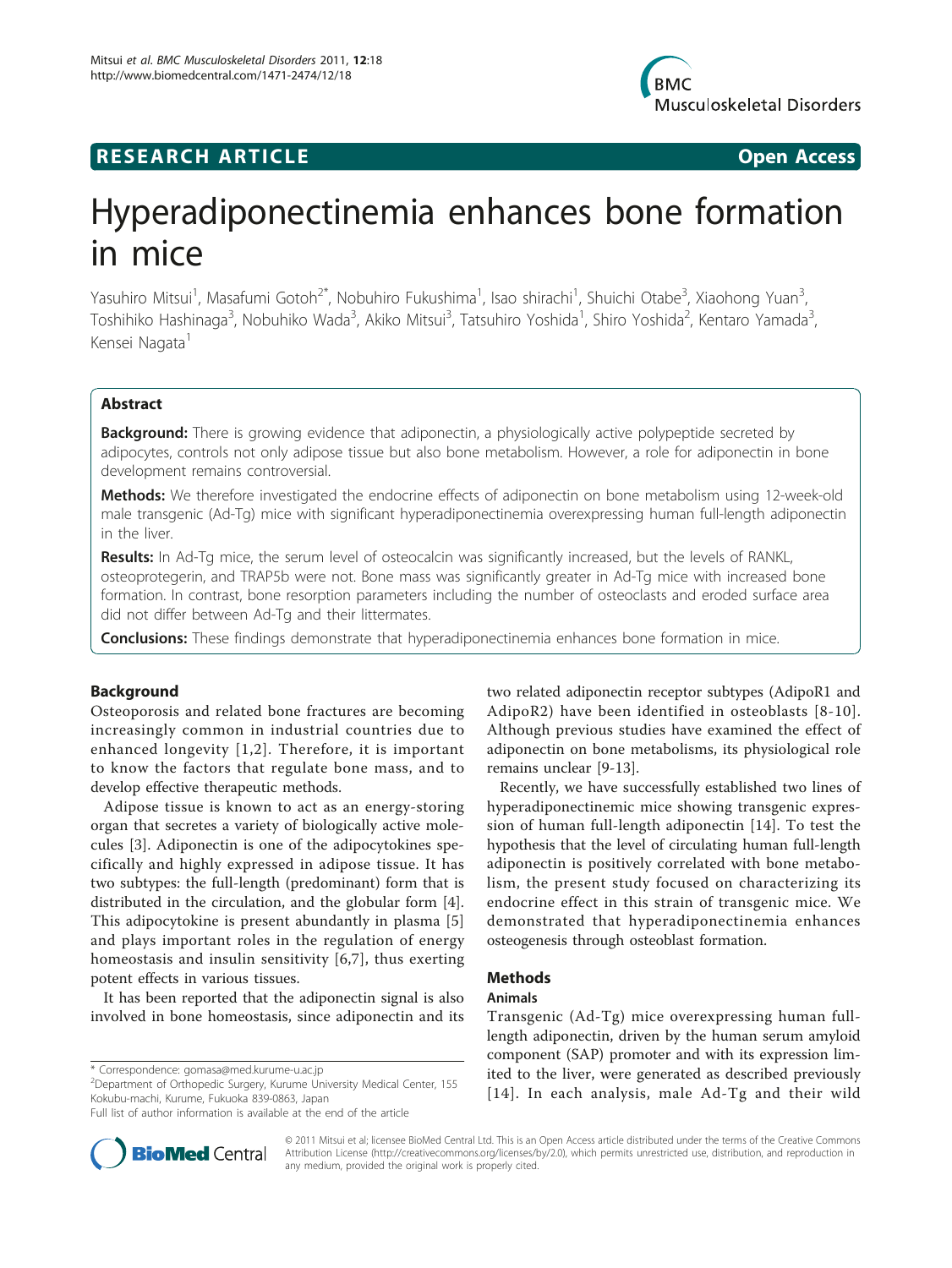type (WT) littermates generated by intercrossing between heterozygous mice were compared. All the mice were kept in plastic cages under standard laboratory conditions with a 12-h dark, 12-h light cycle, a constant temperature of 23°C, and a humidity of 48%. The mice were fed a standard rodent diet (CE-2; CLEA Japan, Inc.) containing 25.2% protein, 4.6% fat, 4.4% fiber, 6.5% ash, 3.44 Kcal/g, 2.5 IU vitamin  $D_3/g$ , 1.09% calcium, and 0.93% phosphorus with water ad libitum. All animal experiments were performed on male mice at 12 weeks of age and were reviewed and approved by the Animal Study Committee of Kurume University.

## Skeletal morphology

There were 8 mice in each group (Lines 11 and 13 representing Ad-Tg mice, and their WT littermates): the right femur was used for bone mineral density (BMD) and bone mineral content (BMC) analysis, and the left tibia for bone histomorphometric evaluation. A total of 24 mice were sacrificed and analyzed in this study. BMD and BMC were measured in 24 femurs (8 femurs in each mouse group) using a DCS-600EX-IIIR (Aloka). Twentyfour tibiae (8 tibiae in each mouse group) were fixed in 70% ethanol, and the undecalcified bones were embedded in glycolmethacrylate. Sections 3 μm thick were cut longitudinally in the proximal region of the tibiae, and stained with toluidine blue. Histomorphometry was performed with a semiautomatic image analysis system (Histometry RT CAMERA, System Supply) linked to a light microscope. The histomorphometric measurements were made at ×400 using a minimum of 27-37 optical fields in the secondary spongiosa area at the growth plate-metaphyseal junction. The bone was labeled with calcein twice, with a 4-day interval between. The bone formation rate and mineral apposition rate were measured at the proximal tibia after calcein injection (16 mg/kg, Dojin). Nomenclature, symbols, and units are those recommended by the Nomenclature Committee of the American Society for Bone and Mineral Research [\[15](#page-5-0)].

#### Blood chemistry

Blood was taken just before death, and the serum was prepared. The level of human and mouse adiponectin was measured using an ELISA kit for the human form (Otsuka) and mouse form (AdipoGen). Mouse insulin and leptin were determined using ELISA kits (Genzyme). Serum levels of RANKL, osteocalcin (OC), OPG and TRAP5b in serum were determined by ELISA with a mouse osteocalcin EIA kit (Biomedical Technologies), a mouse TRAP5b ELISA kit (Immunodiagnostic Systems), a mouse RANKL immunoassay kit (R&D Systems), and a mouse OPG immunoassay kit (R&D Systems), respectively. Assays were performed in accordance with the manufacturer's recommendation.

#### Statistical analysis

All data are presented as mean  $\pm$  S.D., and statistical analysis was performed by ANOVA with Dunnett adjustment. Differences were considered statistically significant at  $P < 0.05$ .

## Results

## Transgenic (Ad-Tg) mice overexpressing human fulllength adiponectin in the liver

To examine the endocrine effect of human adiponectin on bone metabolism, we analyzed two lines of 12-weekold male Ad-Tg mice overexpressing human adiponectin mRNA exclusively in the liver [[14](#page-5-0)]. There was no human adiponectin expression in other tissue: muscle, visceral fat, spleen, or brain. The liver was histologically normal, with levels of hepatic enzymes similar to those in their WT littermates [\[14\]](#page-5-0). Ad-Tg mice in each line grew normally, were fertile, and appeared healthy with no gross histomorphological abnormalities. Measurement of the serum level of human and mouse fulllength adiponectin in Ad-Tg mice using human and mouse adiponectin-specific ELISA demonstrated significant hyperadiponectinemia (Figure [1A, B](#page-2-0)). The plasma level was elevated in human adiponectin Tg mice, indicating a lack of negative feedback regulation. This finding had also been noted in our previous study [[14\]](#page-5-0). Although the precise mechanisms responsible for the increase of endogenous mouse adiponectin in human adiponectin Tg mice was not clarified in the present study, it is conceivable that transgenic expression of adiponectin results in an increase in the total level of circulating adiponectin. The serum levels of leptin and insulin did not differ significantly between Ad-Tg mice and their WT littermates [[14](#page-5-0)]. Thus, the Ad-Tg mice used in the present study were considered to be an appropriate model for characterizing the endocrine effect of human full-length adiponectin on bone metabolism.

## Serum levels of osteoblastic and osteoclastic markers

Firstly, we evaluated the levels of osteoblastic and osteoclastic markers in the serum of Ad-Tg and WT mice (Table [1](#page-2-0)). The serum osteocalcin (OC) level has long been used as a marker of osteoblast activity and new bone formation [[16](#page-5-0),[17](#page-5-0)]. We therefore measured the level of OC in serum using a specific mouse OC ELISA to evaluate osteoblast activity in WT and Ad-Tg mice. The results showed that the serum OC level was significantly higher in the Ad-Tg mice than in their WT littermates, suggesting that osteoblastgenesis is increased in Ad-Tg mice. To evaluate osteoclast activity, the serum level of active TRAP5b, an enzyme that is released from osteoclasts during bone resorption [[18](#page-5-0)], was examined and compared between Ad-Tg and WT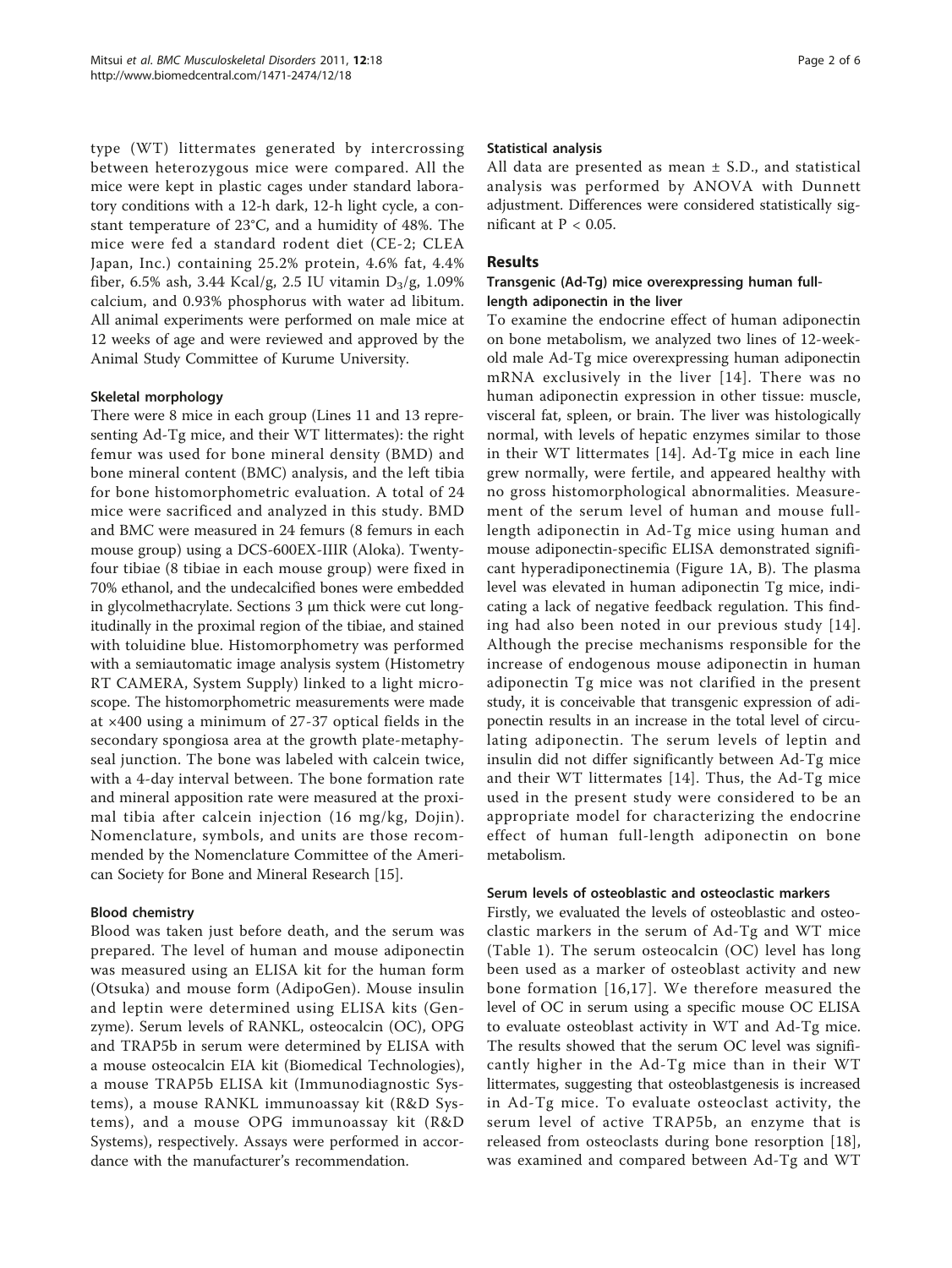<span id="page-2-0"></span>

mice. Unlike the serum OC level, the serum TRAP5b level demonstrated no significant difference between Ad-Tg and WT mice. To substantiate this further, we next measured the serum levels of RANKL and OPG, which are essential factors for osteoclast formation [[19,20](#page-5-0)]. In accord with the results for TRAP5b, the serum levels of RANKL and OPG showed no significant difference between Ad-Tg and Wt mice.

Table 1 Serum levels of osteocalcin, TRAP5b, RANKL and OPG in 12-week-old Ad-Tg and WT littermate mice

|                     | WТ              | Ad-Tg Line11       | Ad-Tg Line13     |
|---------------------|-----------------|--------------------|------------------|
| Osteocaltin (ng/ml) | $252 + 11$      | $77.8 + 0.8***$    | $277 + 09**$     |
| TRAP5b (U/L)        | $2.2 + 0.4$     | $2.1 + 0.3$        | $2.3 + 0.4$      |
| RANKL (pg/ml)       | $68.6 + 7.2$    | $82.0 + 24.6$      | $77.1 + 29.1$    |
| OPG (ng/ml)         | $2226.9 + 61.4$ | $2251.5 \pm 212.0$ | $2521.9 + 277.8$ |

Data are expressed as means  $\pm$  S.D. (n = 8). \*\*Significant difference from WT serum level, P < 0.05.

### Histomorphometric analysis of Ad-Tg mice

To examine the role of endogenous human full-length adiponectin in bone metabolism, we analyzed the long bones of Ad-Tg mice and WT littermates at 12 weeks of age. BMD and BMC of the whole femur were consistently higher in Ad-Tg than in WT mice (Figure [2A, B](#page-3-0)).

Bone histomorphometric analysis was performed at the proximal tibiae in Ad-Tg and WT mice (Table [2](#page-4-0)). Bone volume was significanty increased due to the presence of human full-length adiponectin. Osteoblast surface and osteoid surface, both representative of the number of osteoblasts, were significantly greater in Ad-Tg mice than in their WT littermates. In contrast, bone resorption parameters including osteoclast number and eroded surface area, did not differ between the two types of mice. The mineral apposition rate, which reflects the bone formation ability of individual osteoblasts, was significantly higher in Ad-Tg mice (Table [2](#page-4-0)).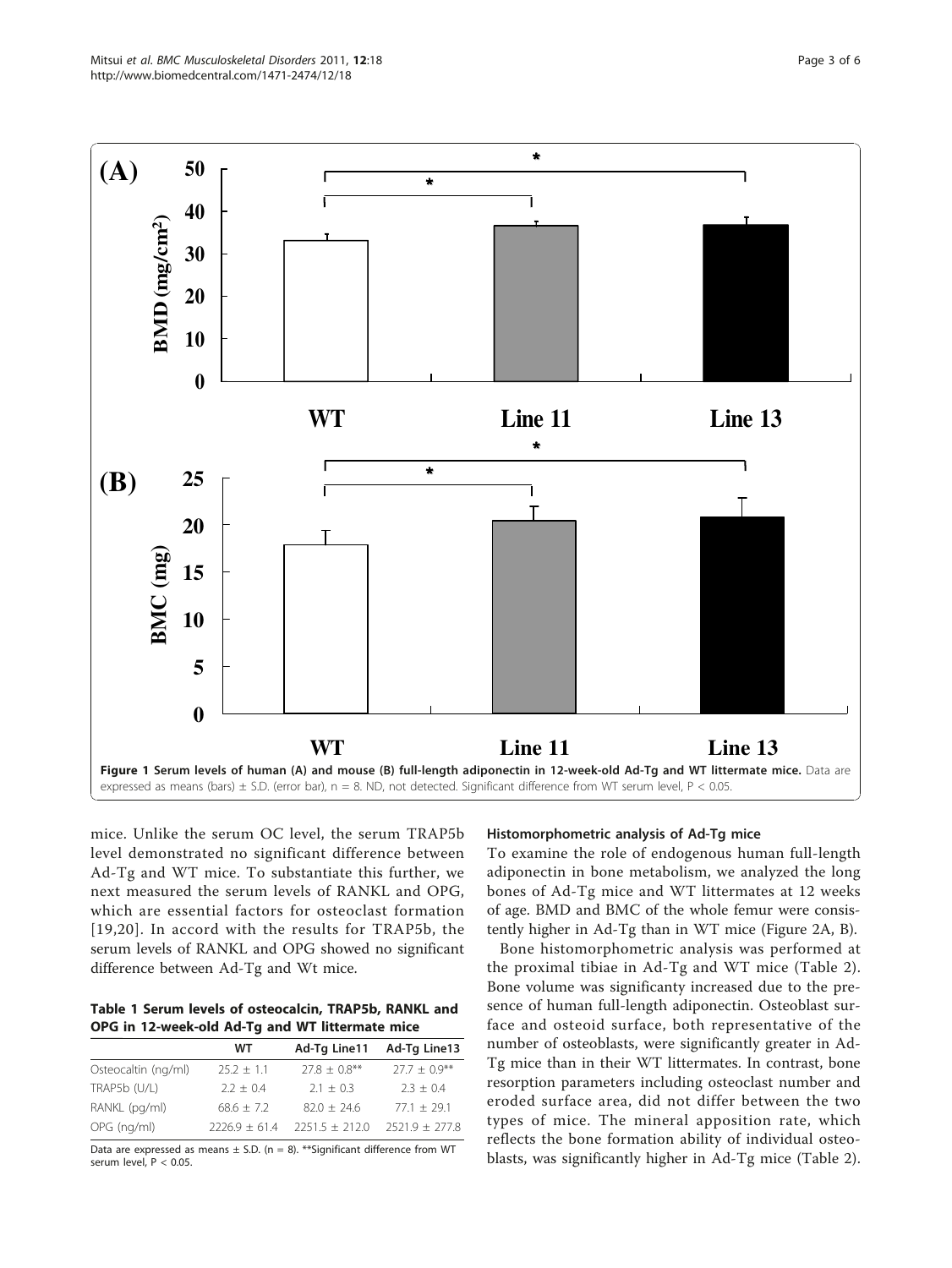<span id="page-3-0"></span>

Calcein double labeling showed that the width between the labeled sections in Ad-Tg mice was significantly increased than that in the WT littermates. Thus, Ad-Tg mice exhibited a high bone mass with increased bone formation but normal osteoclast function.

## **Discussion**

A few studies using Ad-Tg mice have assessed the role of adiponectin in bone metabolism, but the results have been conflicting [[8](#page-5-0),[10,21](#page-5-0)]. Oshima et al. demonstrated that transient overexpression of full-length mouse adiponectin for 2 week by adenoviral infection in 8-weekold C57BL/6J mice increased trabecular bone volume in the distal femur compared with LacZ overexpressing controls, with reduced number of osteoclasts in TRAP-

stained sections [[8\]](#page-5-0). These results concurred with our data in view of increased bone mass; however, they did not report the serum levels of adiponectin, insulin, and body weights. Shinoda et al. demonstrated no significant differences in bone mass or turnover in 8-week-old male Ad-Tg mice overexpressing globular-type adiponectin specifically in the liver, compared to their WT littermates [[10\]](#page-5-0). In their study, no differences in BMD of the femur, tibia, and vertebrae and no differences in bone formation or resorption parameters were found in Ad-Tg mice [[10](#page-5-0)]. Recent studies have demonstrated that the biological effect of adiponectin depends on its molecular structure [[22](#page-5-0),[23\]](#page-5-0), suggesting that the full effects of adiponectin on bone may be mediated by fulllength adiponectin, rather than the globular type.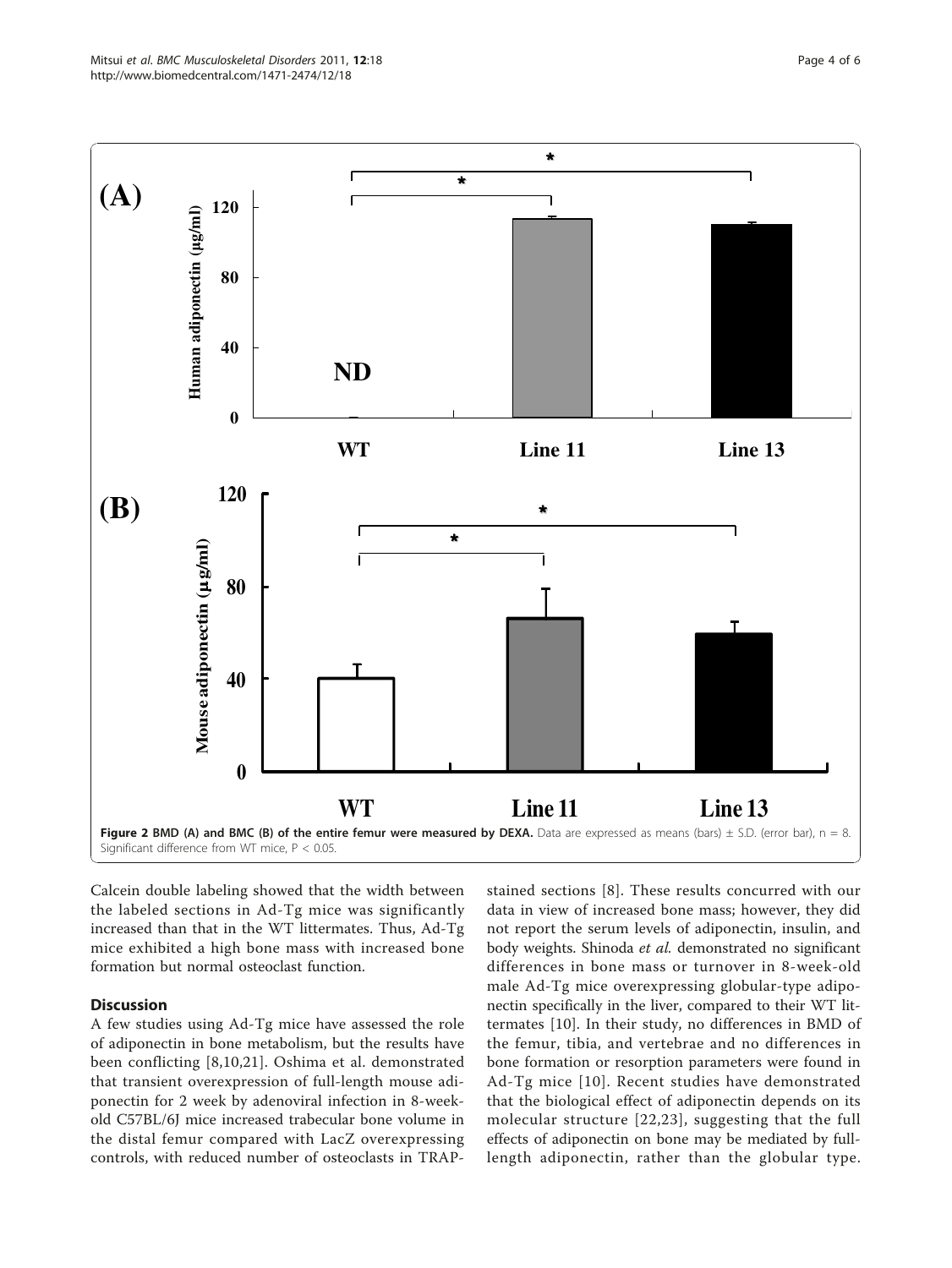<span id="page-4-0"></span>Table 2 Parameters for trabecular bone were measured below the growth plate at the proximal metaphysis of the tibia in Toluidine-Blue and calcein double-labeled sections

|                                                 | WТ               |                    | Ad-Tg Line 11 Ad-Tg Line 13 |
|-------------------------------------------------|------------------|--------------------|-----------------------------|
| BV/TV (%)                                       | $12.6 \pm 2.7$   | $16.1 \pm 2.5^*$   | $17.3 \pm 1.7$ **           |
| $Tb.N$ (/mm)                                    | $3.3 \pm 0.3$    | $3.9 \pm 0.4*$     | $3.9 \pm 0.5*$              |
| OS/BS(%)                                        | $7.1 \pm 4.1$    | $17.7 \pm 4.9***$  | $15.4 \pm 3.5^*$            |
| $O$ . Th $(\mu m)$                              | $2.8 \pm 0.2$    | $3.3 \pm 0.1$ **   | $2.8 \pm 0.2$               |
| Ob.S/BS (%)                                     | $3.3 \pm 2.8$    | $7.4 \pm 2.2^*$    | $9.3 + 5.4***$              |
| N.Oc/B.Pm (/100 mm)                             | $123.7 \pm 41.1$ | $112.2 \pm 41.8$   | $132.1 \pm 60.7$            |
| $Oc.S/BS$ (%)                                   | $1.0 \pm 0.5$    | $1.1 \pm 0.7$      | $1.4 \pm 0.5$               |
| ES/BS(%)                                        | $2.7 \pm 1.4$    | $3.3 \pm 1.5$      | $4.4 \pm 1.1$               |
| MAR (µm/day)                                    | $1.4 \pm 0.2$    | $1.7 \pm 0.1***$   | $1.6 \pm 0.1*$              |
| MS/BS(%)                                        | $19.1 \pm 3.2$   | $33.1 \pm 2.9***$  | $26.8 \pm 5.2*$             |
| BFR/BS (mm <sup>3</sup> /mm <sup>2</sup> /year) | $0.09 \pm 0.02$  | $0.18 \pm 0.03$ ** | $0.14 \pm 0.03$ **          |
| $dLS/BS$ (%)                                    | $7.0 \pm 1.0$    | $20.7 + 2.0***$    | $14.6 \pm 4.2$ **           |

BV/TV, bone volume/total tissue volume; Tb. N, trabecular number; OS/BS, osteoid surface/bone surface; O.Th, osteoid thickness; Ob.S/BS, osteoblast surface/bone surface; N.Oc/B.Pm, osteoclast number/bone perimeter; Oc.S/BS, osteoclast surface/bone surface; ES/BS, eroded surface/bone surface; MAR, mineral apposition rate; MS/BS (mineralization ratio), mineralizing surface/ bone surface; BFR/BS, bone formation rate/bone surface; dLS/BS, double labeled surface/bone surface. Data are expressed as means  $\pm$  S.D. of 8 bones/ group.  $*P < 0.05$ ,  $**P < 0.01$ , significantly different from WT mice.

Another study has demonstrated that female Ad-Tg mice had a significantly lower bone mineral content at 8 and 16 weeks of age, and that the femur neck peak load was significantly lower in 8-week-old Ad-Tg mice of both genders, in comparison with controls [[21\]](#page-5-0). They concluded that circulating adiponectin is a negative regulator of bone mineral and bone strength in mice. For their study, they used transgenic mice expressing a dominant mutation in the collagenous domain of adiponectin, resulting in an increased level of adiponectin complexes including full-length adiponectin; there was also a sexual dimorphism in that females had significantly higher circulating levels than males [[21\]](#page-5-0).

Two groups have previously reported the skeletal changes in Ad KO mice. Shinoda et al. found no effect on bone phenotype in Ad-knockout mice at 8 weeks of age [[10](#page-5-0)]. Williams et al. reported increases in the number of trabeculae and bone volume of the proximal tibia at 14 week of age, but non-significant trends at 8 and 22 weeks, in Ad-knockout mice [[24\]](#page-5-0). Interpreted broadly, these studies gave similar results: wild-type and Ad-knockout mice are similar in early life, but differences emerge in adulthood. Most investigators have consistently demonstrated that Ad-knockout mice have either spontaneous or diet-induced insulin resistance, with hyperinsulinemia [[25,26\]](#page-5-0). Thus, insulin resistance is one potential explanation for the increased bone mass in Ad-knockout mice.

The present study utilized 12-week-old male mice overexpressing human full-length adiponectin specifically in the liver and focused on the endocrine effects of this molecule on bone, since human adiponectin is biologically active in mice [\[14,27\]](#page-5-0). A noteworthy finding was that circulating human full-length adiponectin increased bone mass and BMD in Ad-Tg mice by promoting osteoblast formation while osteoclast number remained normal. To our knowledge, similar findings have not been reported previously.

According to the recent in vitro studies [[8,10\]](#page-5-0), we have demonstrated that circulating human full-length adiponectin increased bone formation in mice. In our previous study, hyperadiponectinemia in the transgenic mice resulted in suppression of fat accumulation and prevention of premature death by a high-calorie diet, leading to an increase of insulin sensitivity [[14\]](#page-5-0). It is therefore considered that the increased osteoblastgenesis may have resulted from the anabolic effects of insulin on bone. In addition, an increase in osteoblast number could well be the result of decreased oxidative stress that attenuates the apoptosis of pre-existing osteoblasts [[28\]](#page-5-0). The latter interpretation is consistent with the evidence discussed previously regarding the phenotype of age-related/Ad KO mice with altered adiponectin expression.

In the present study, circulating human full-length adiponectin did not affect the number of osteoclasts. There was no significant difference in serum RANKL/ OPG levels between Ad-Tg mice and their WT littermates. Bone histomorphometric and immunohistochemical analysis consistently demonstrated normal osteoclast function in Ad-Tg mice. As mentioned above, increased insulin sensitivity was thought to be an important factor for skeletal phenotype in our transgenic mice. The major substrates of insulin are known to be closely related insulin receptor substrate-1 and -2: IRS-1 and -2 [[29\]](#page-5-0). Osteoclastic cells showed IRS-2 expression, but not IRS-1 expression [[30](#page-5-0)]. Intrinsic IRS-2 in osteoclastic cells was not important for their differentiation, function, or survival despite the fact that IRS-2 and receptors of insulin are expressed in these cells [[31,32\]](#page-5-0). Thus, these observations may explain why the circulating human full-length adiponectin did not influence the number of osteoclast in the transgenic mice.

#### Conclusions

We have demonstrated that elevation of the circulating adiponectin level increases bone mass by activating bone formation while normal osteoclast function is retained. Our study confirms that hyperadiponectinemia positively regulates osteogenesis, thus enhancing bone formation.

#### Abbreviations

Ad-Tg mice: Adiponectin Transgenic mice; WT: Wild Type; BMD: Bone Mineral Density; BMC: Bone Mineral Content; OC: Osteocalcin; IRS: Insulin Receptor Substrate